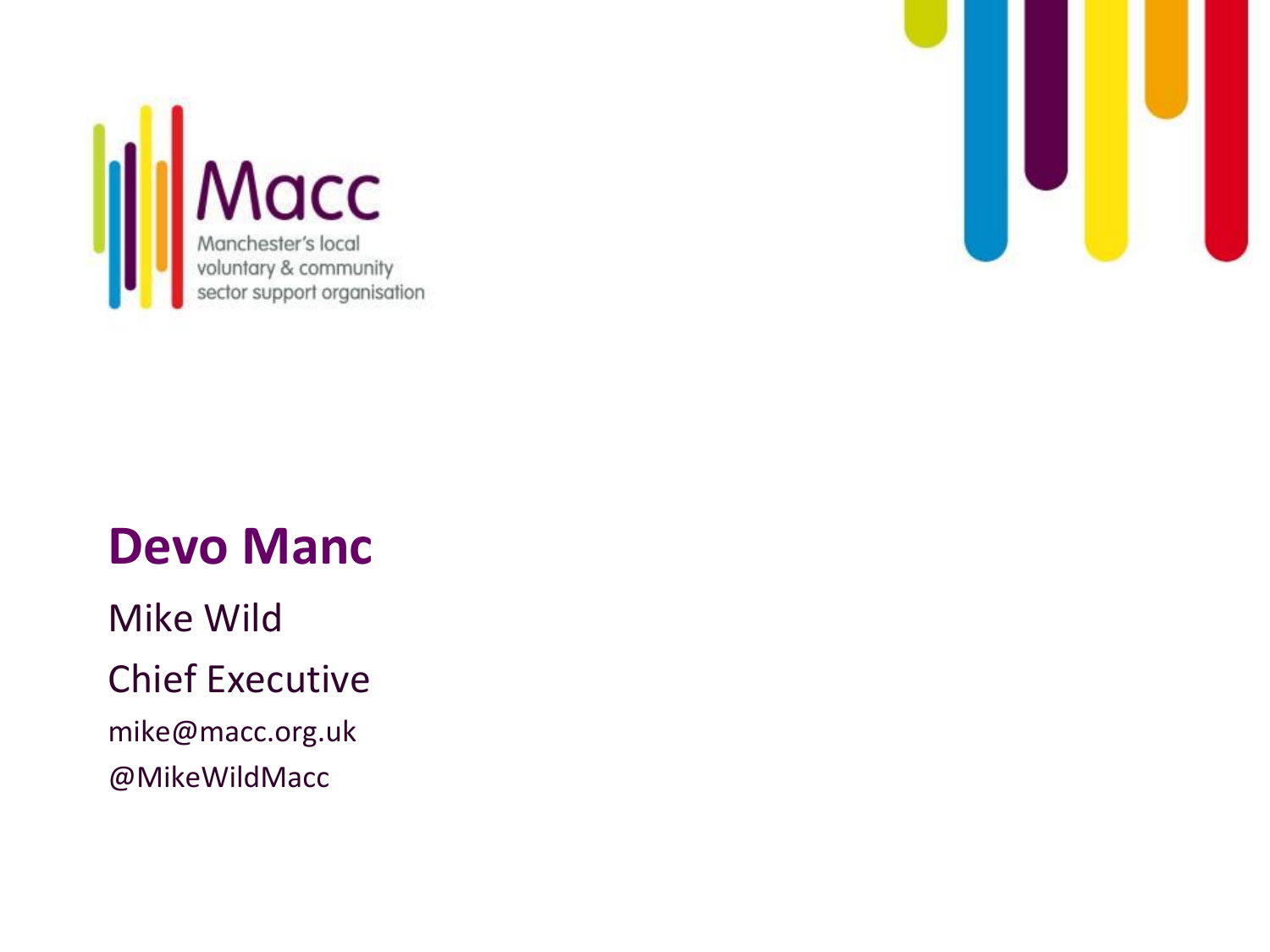### **About Macc**

### **Our purpose**

To encourage, support and develop voluntary and community groups and individuals to have a real influence over the places and communities in which they live.

### **We believe**

- Every individual and community has unique skills, talents, knowledge and insights that are important
- Our collective skills, knowledge and lived experience uniquely equip us to do the work we do

#### **We value**

- Being **Supportive** providing mutual support and encouraging one another
- Being **Cooperative** facilitating positive change in society by working with people
- Being **Influential** harnessing people's skills and building their confidence to shape and inform policy and practice

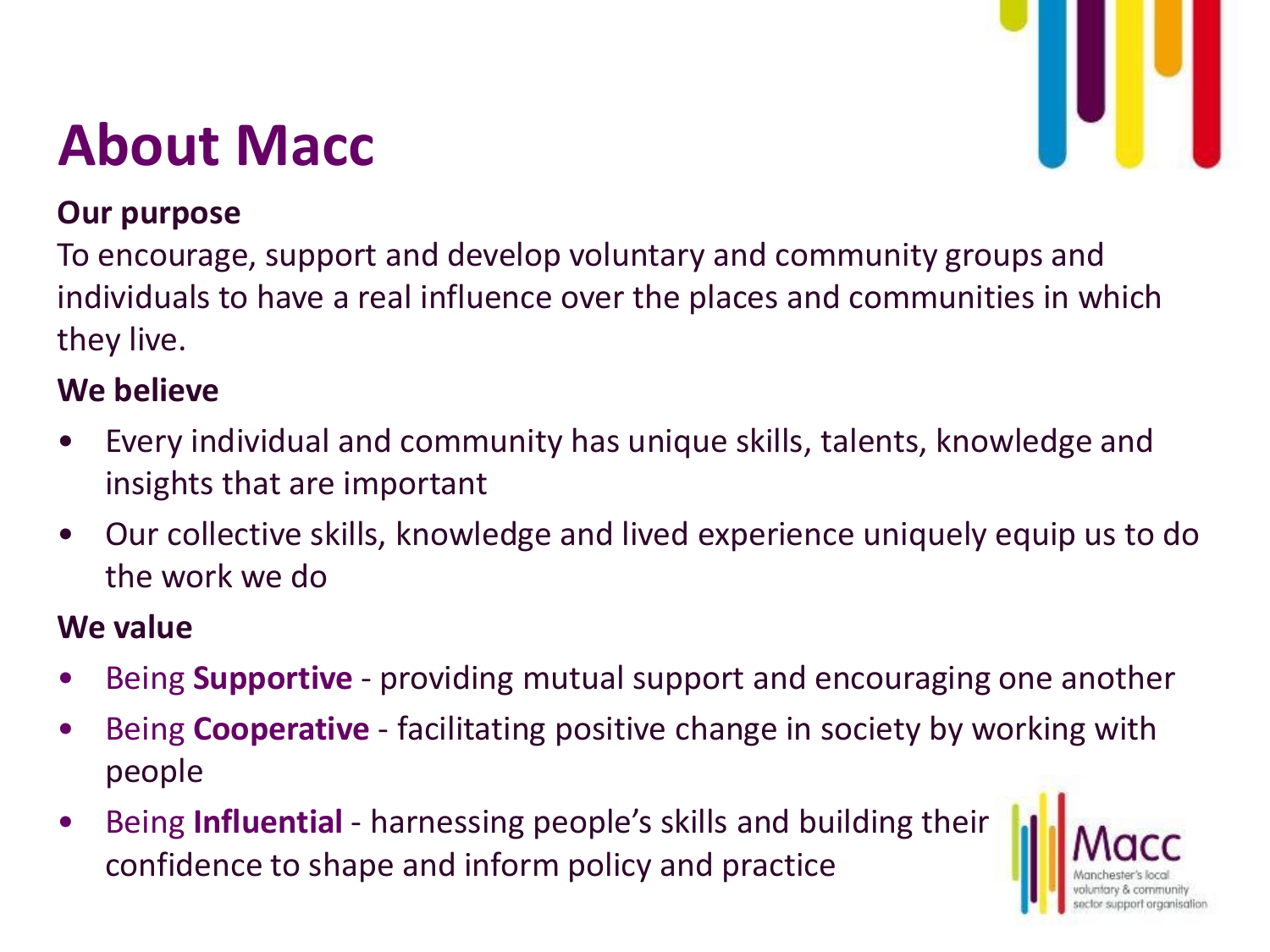



## **"We're making it up as we go along."**

### Sir Richard Leese Voluntary Sector North West Conference 7 th October 2015

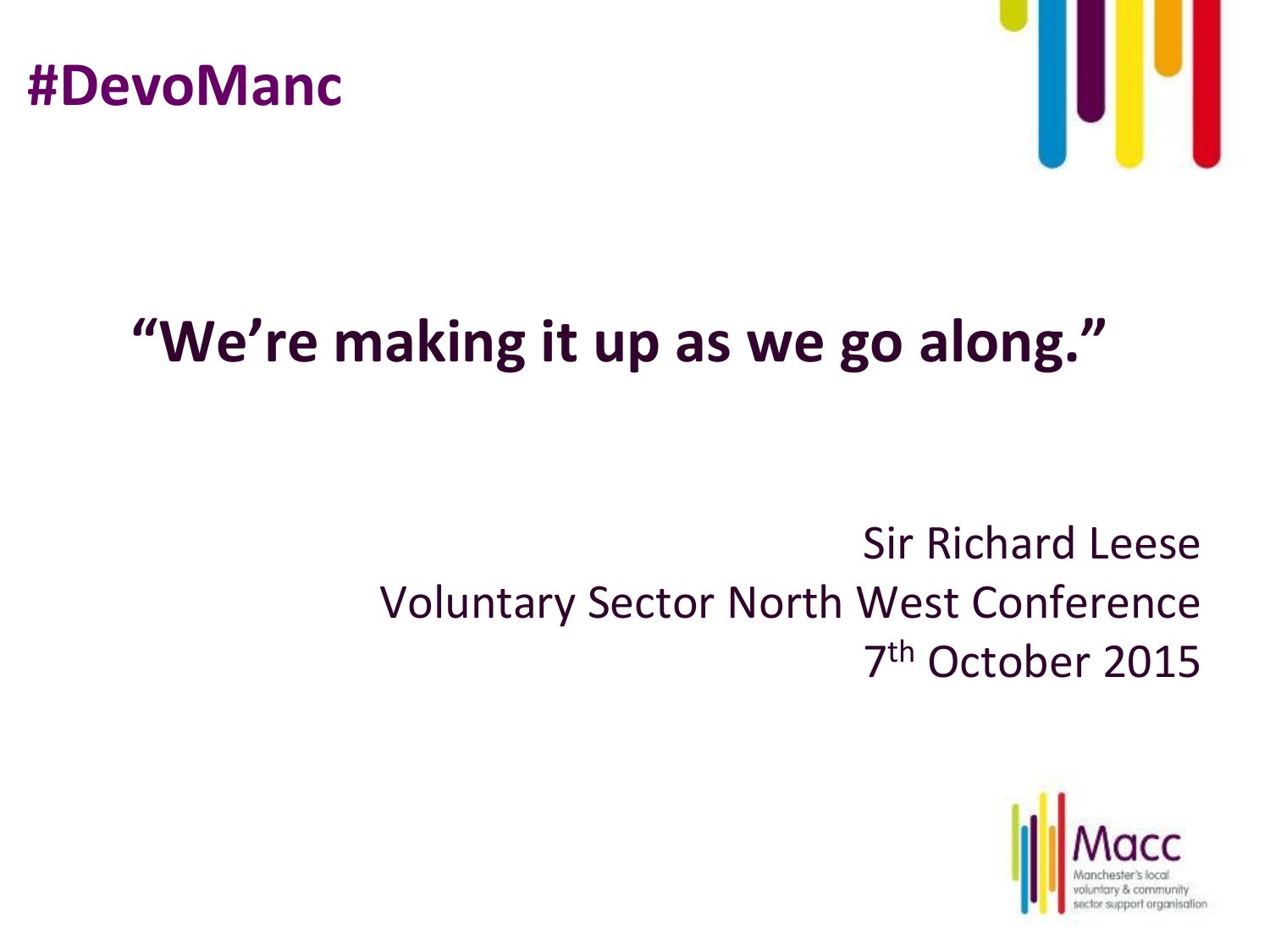

### **The Picture in Greater Manchester**



£56 Billion GVA Fastest growing LEP in the country



**2.7 Million People** 





**104,000 People Unemployed** 7.8% (above UK average of 5.5%)



**77.7 Male Life Expectancy** England average: 79.3





112,000 People on long-term sick and inactive

**10 Local Authorities** 



**CBG** 12 Clinical Commissioning Groups

15 Trusts and FTs: Acute, Mental Health, **Community and Ambulance** 

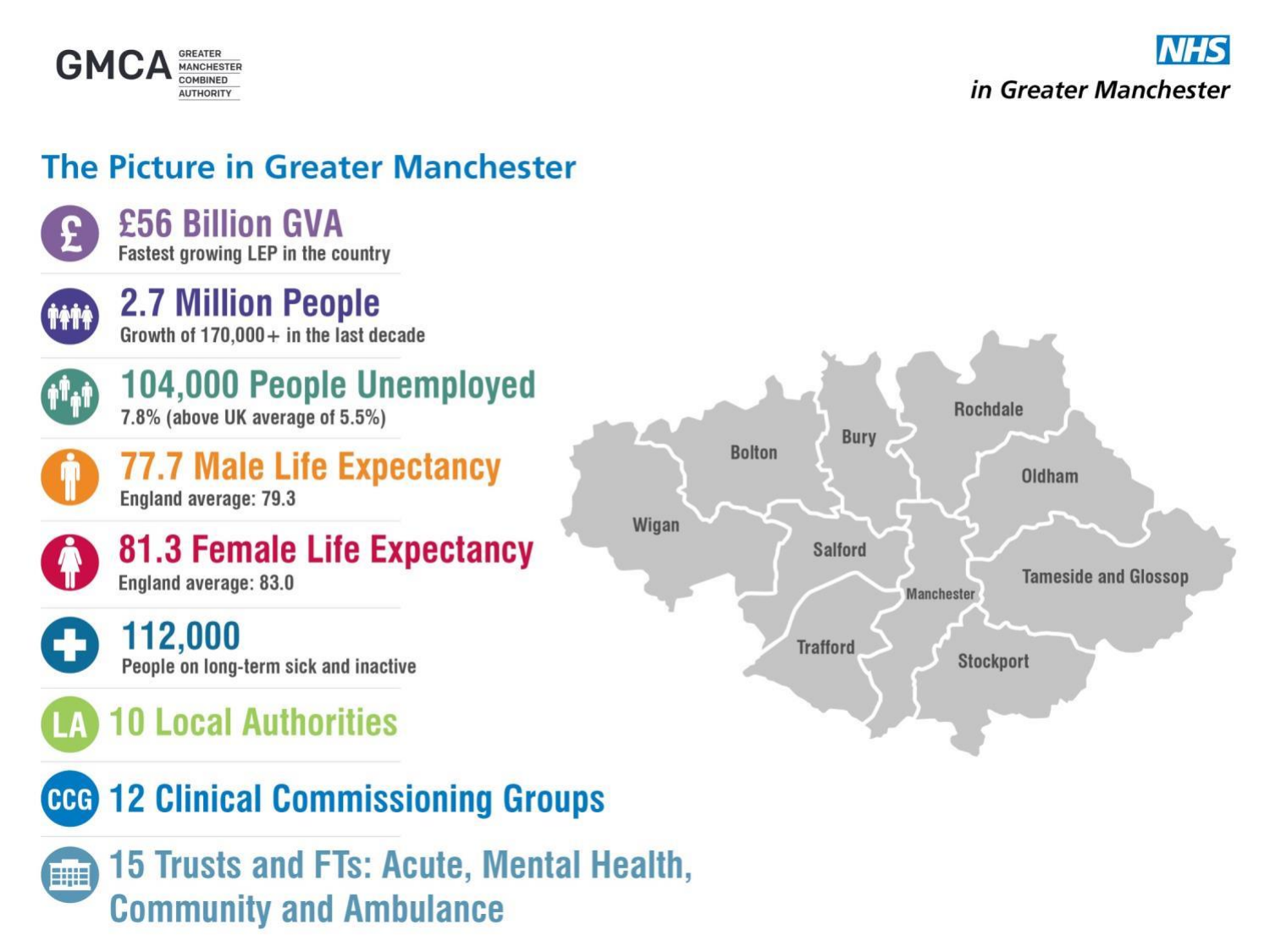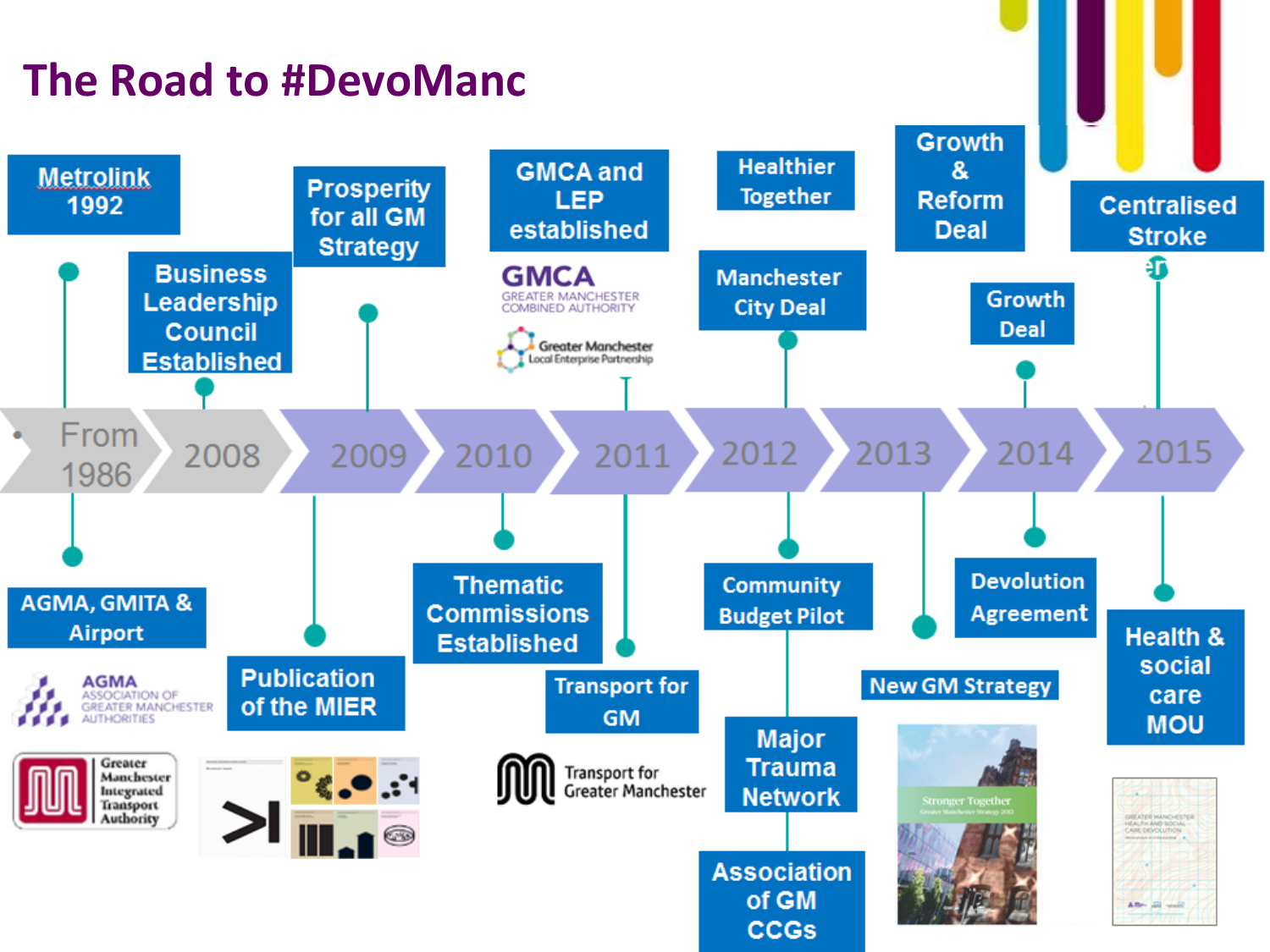## **GM Strategy "Stronger Together"**

- 
- An empowered Greater Manchester to collaborate through greater connectivity, supporting to rebalance our national economy
- A financially self-sustaining city-region with the seize assets, skilled population and political and economic influence to rival any global city
- Driving sustainable growth across GM and ensuring that all GM residents are able to contribute to and benefit from that growth
	- **Creating the conditions for growth:**  infrastructure, housing & employment
	- **Increasing total productivity:**  skills, company growth, new markets
	- **Helping our citizens to become independent and self-reliant:** a new relationship between citizens and the state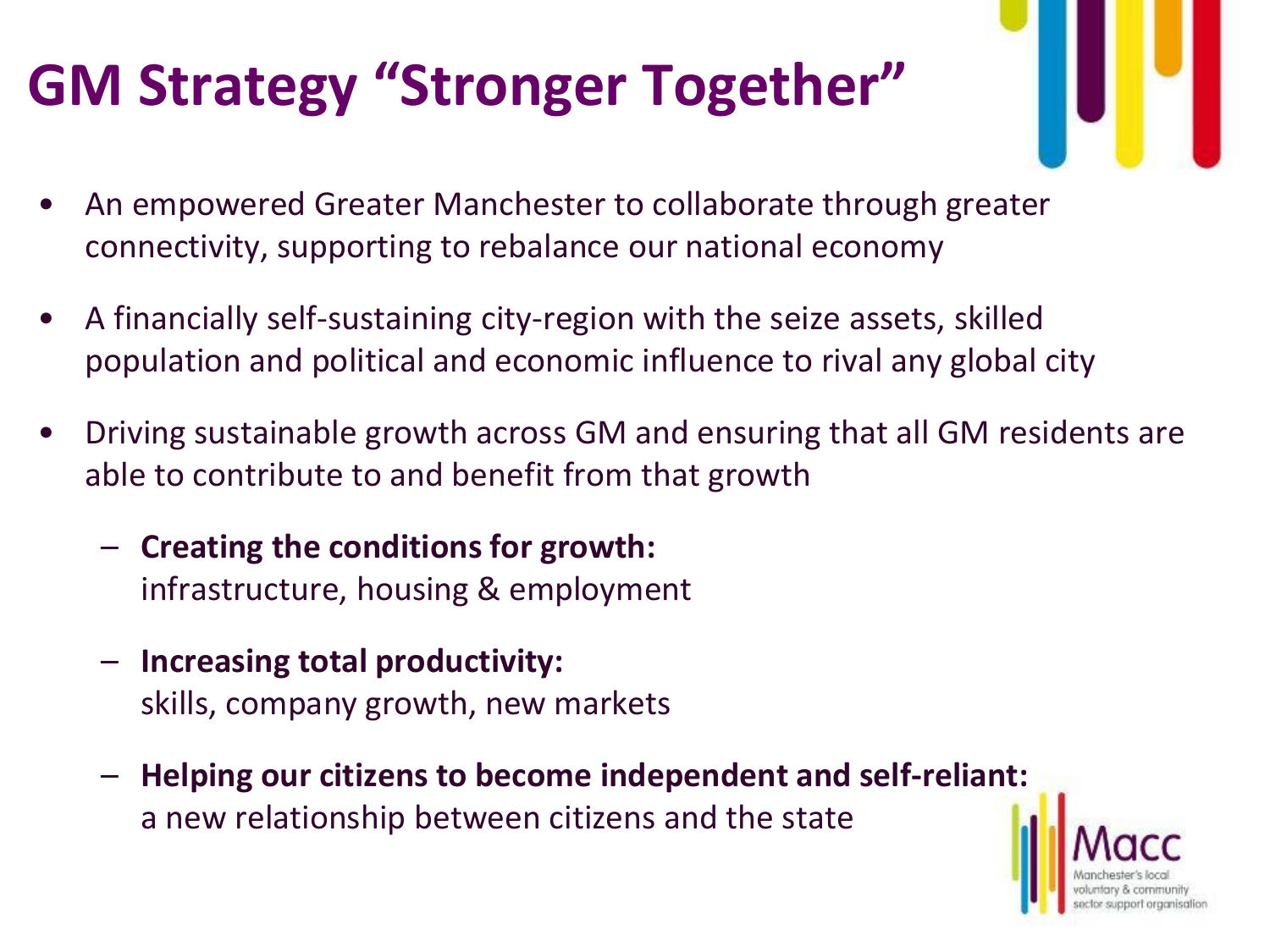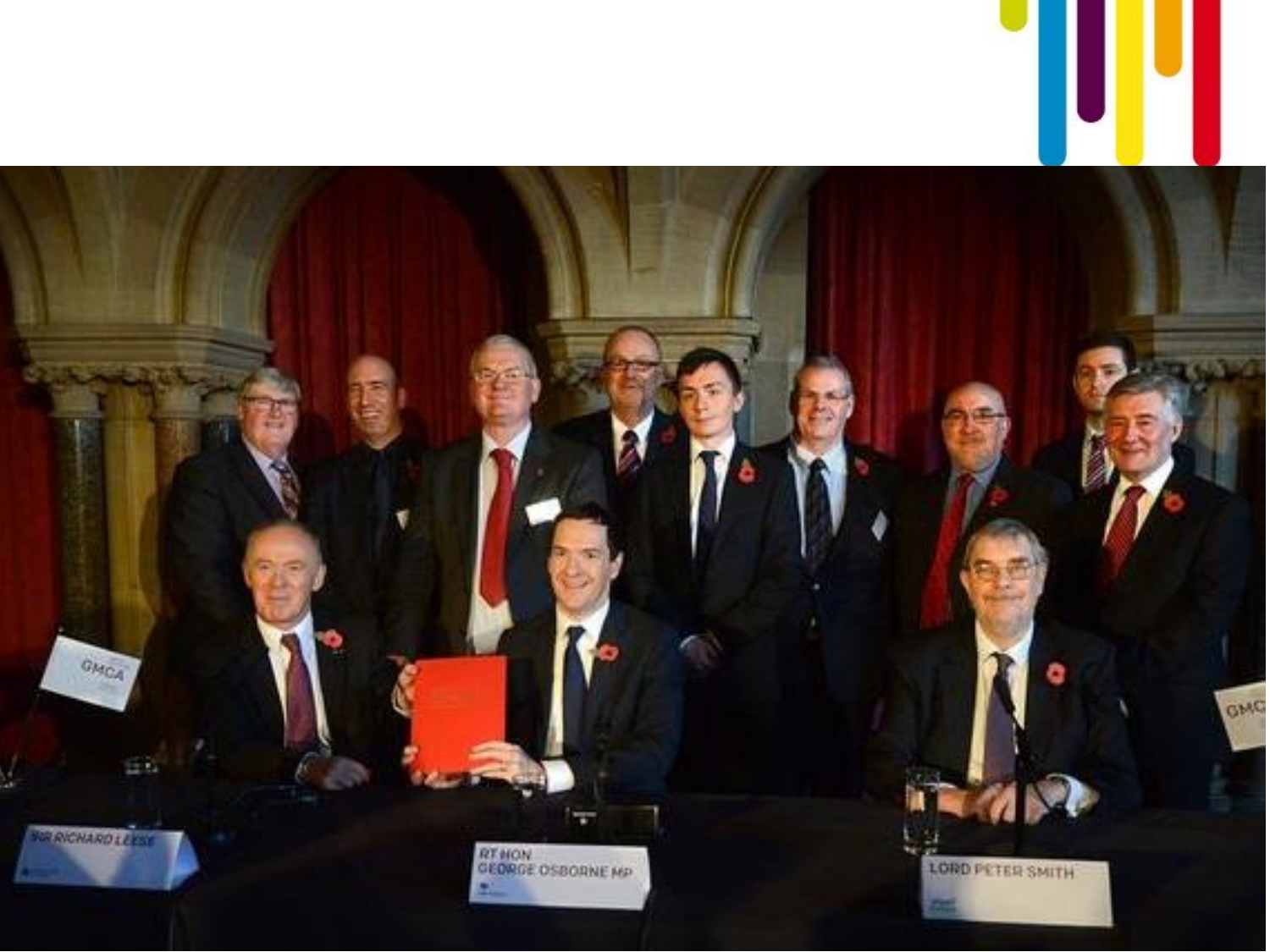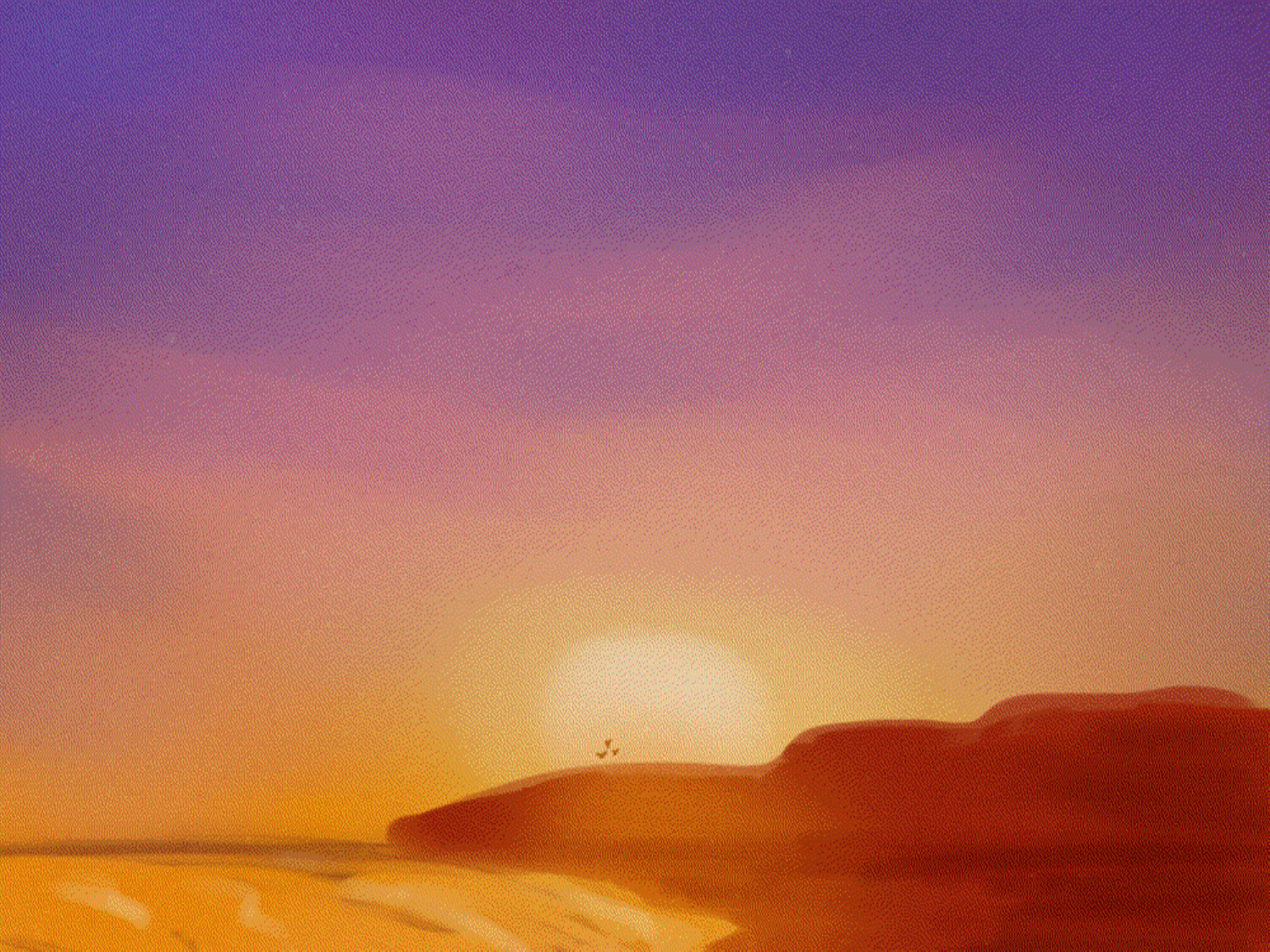**But wait**



# **Devolution is NOT an agreement between GMCA and the Government**

# **It's a series of deals with Government DEPARTMENTS**

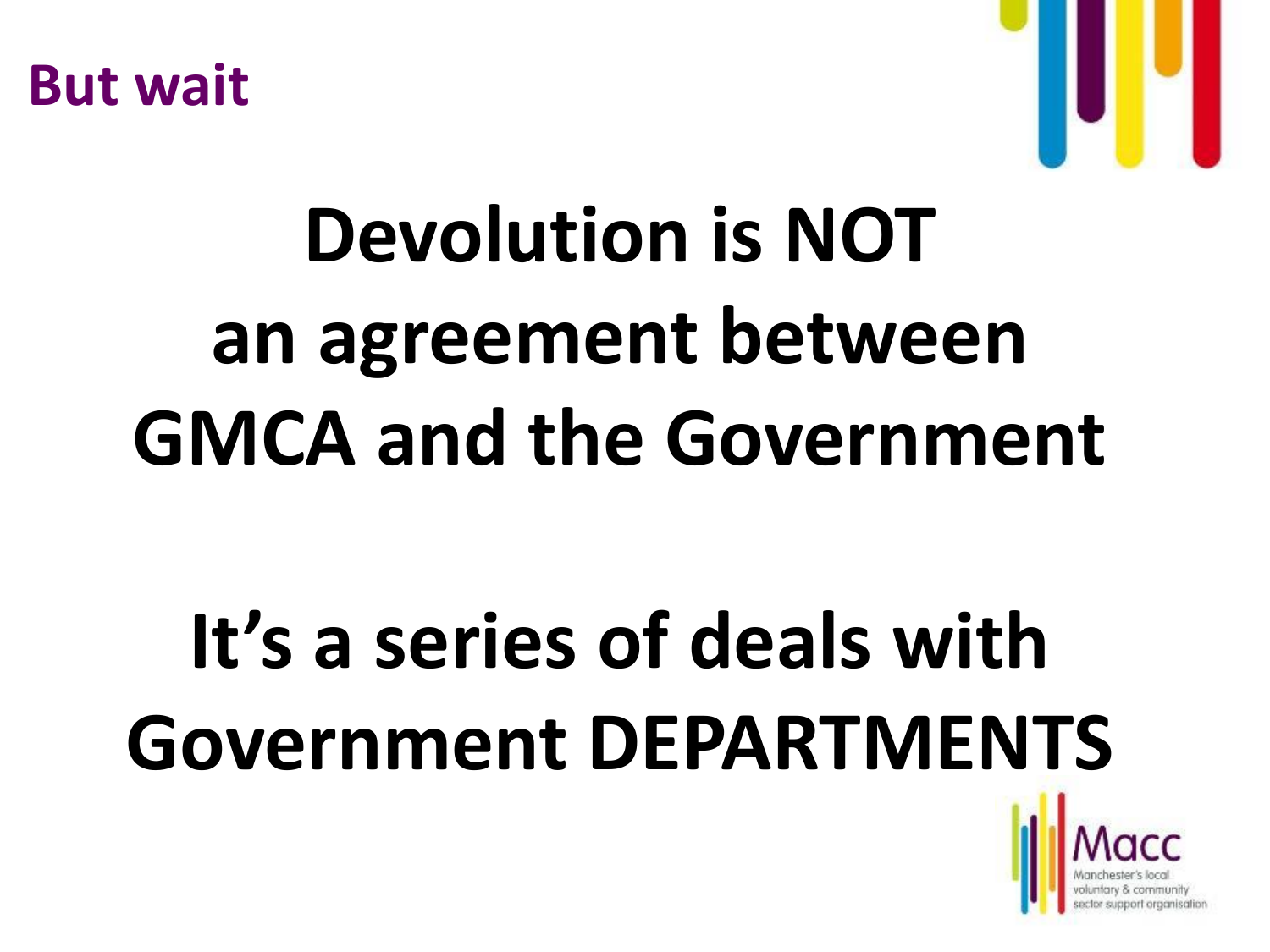### **GM Devolution**



- **Transport:** Multi year budget, franchising of bus services, smart ticketing, rail station policy
- **Business:** business support budgets
- **Business rates:** retain 100% of growth in business rates from 2016
- **Housing & Planning:** spatial framework, £300m Housing Investment Fund, GM Land Commission, Mayoral Development Corporations, compulsory purchase powers, Sunday Trading variations
- **Borrowing:** power to borrow as GMCA from 2017
- **Blue Light:** elected GM Mayor will take on Police & Crime Commissioner functions + GM Fire & Rescue Authority
- **Skills & Employment:** reshape Further Education (joint with Govt.), Work Programme 2 (joint with Govt.),
- **Public Service Reform:** Troubled Families, Complex Dependency, Working Well
- **Children's Services:** Fostering and Adoption and…?

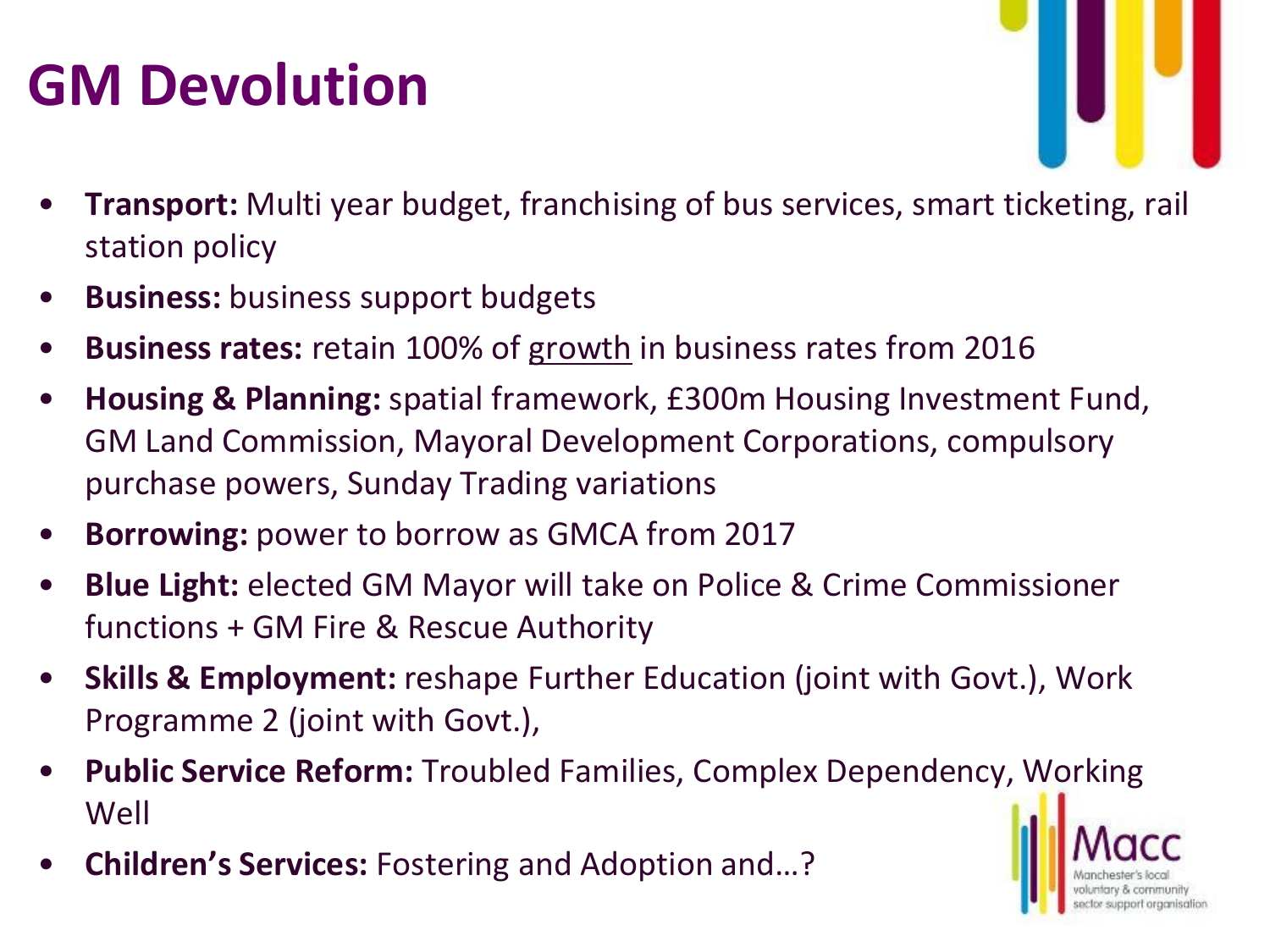### **GM Mayor**



- Election in **May 2017**
- **11th Member** of the GM Combined Authority
- Each member has **one vote**
- Mayor will be **required to consult GMCA** on spending & strategies
- **Mayor can be vetoed** by the other GMCA members the majority needed is different depending on the agreement with the Government Department
- **Not the same as London!**
- Local Authorities **don't lose any powers** to GMCA or GM Mayor
- **But will probably have the single largest mandate and highest profile of any GM politician…. "soft power"**

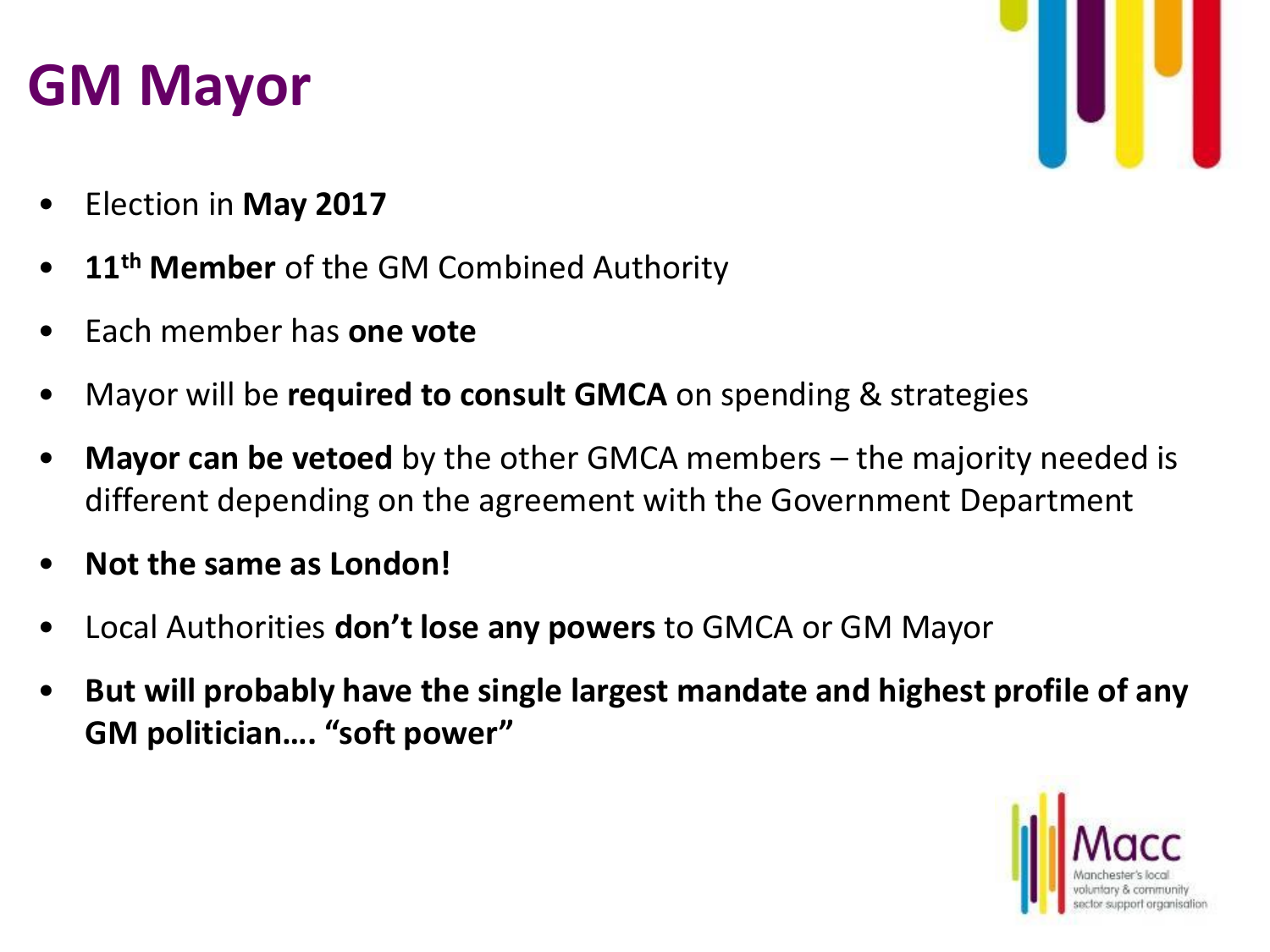## **What's NOT in #DevoManc**

- Guarantees about future **funds**
- Local **taxation**
- **Social Security** ("Welfare Benefits")
- Control over **schools**
- Changes to **democracy** other than the Mayor

# **And almost no mention of the voluntary, community & social enterprise sector at all!**

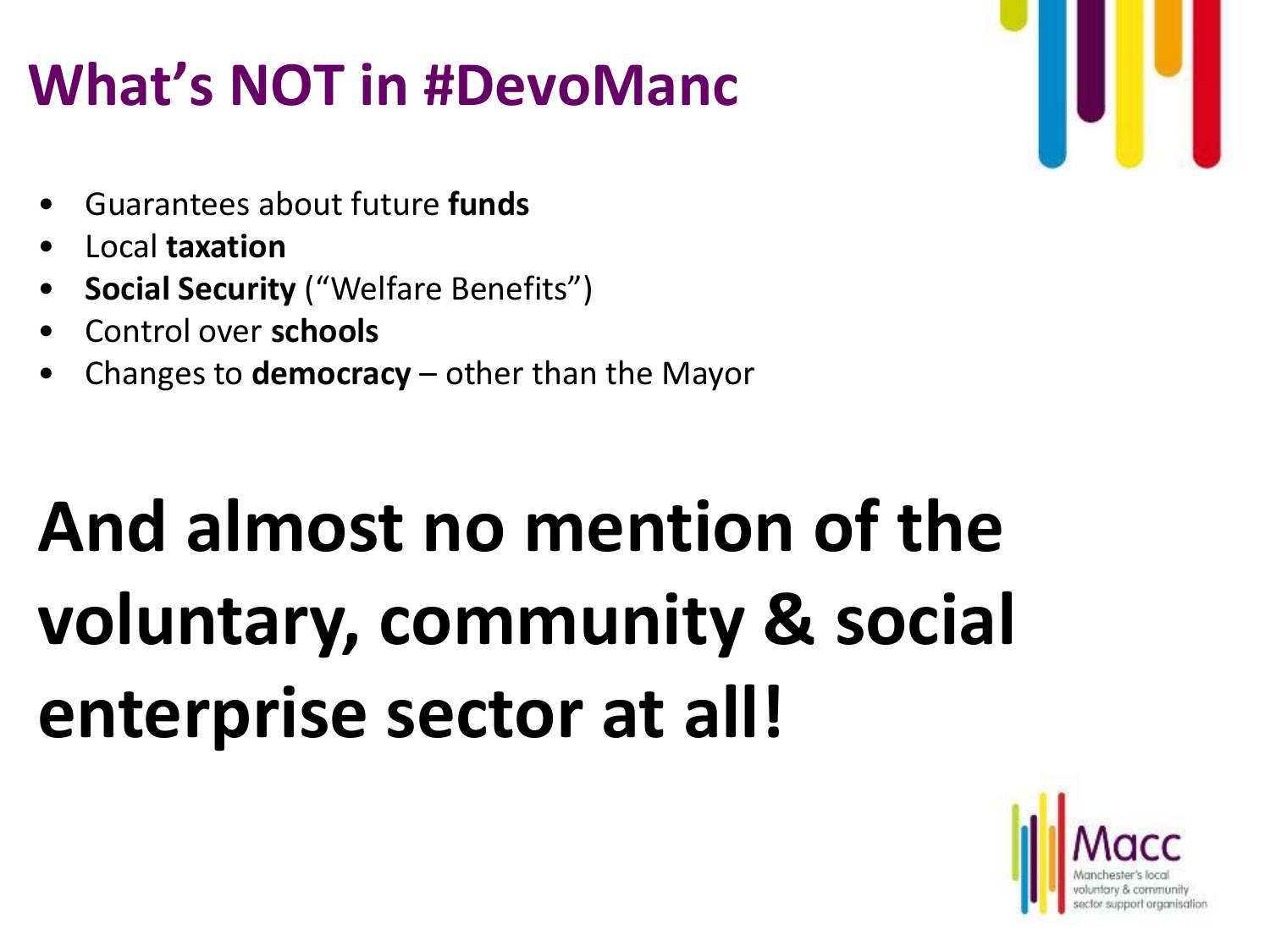### **VCSE & #DevoManc**

- **Letter to Tony Lloyd Interim Mayor**
	- Memorandum of Understanding with the VCSE Sector
	- Secondments and Placements
	- Engagement and Communications
	- Transition Fund
	- VCSE Strategic Partners Programme

### • **VCSE Reference Group**

- Health & Social Care focus…initially…
- "Coalition of the willing": facilitated by VSNW
- CVSs, equalities organisations, service providers
- GM VCSE Assembly
- **The "Lock In"**

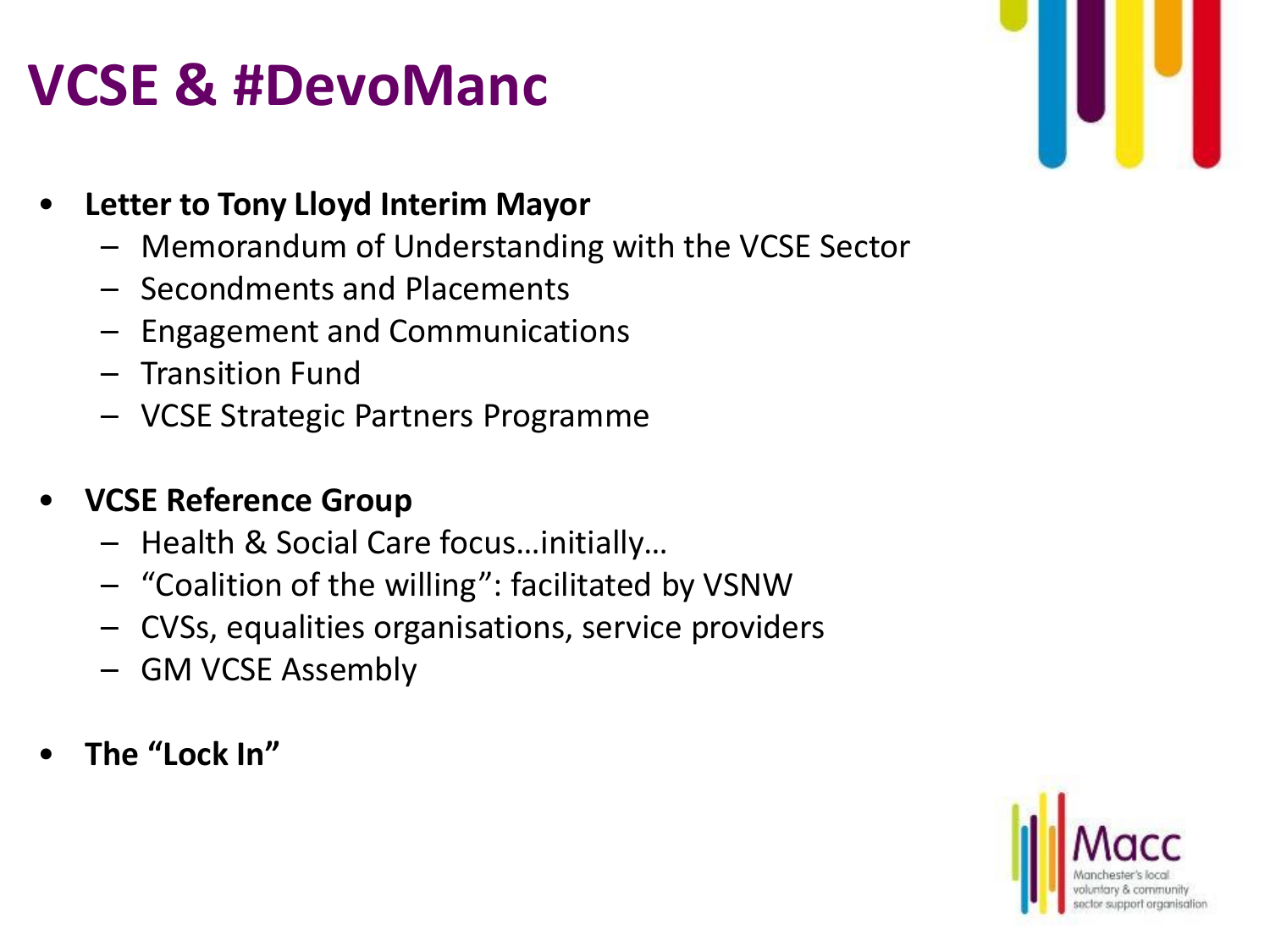## **VCSE & #DevoManc Messages**



### **WE CAN PUT AN END TO INEQUALITY**

- A catalyst of **change** & connector of **people**
- **We are many**. VCSE is worth over £1bn & employs more than 24,000 people + thousands more volunteers
- **Equal & integral** part of Devolution
- **Cultural** and **social** devolution not just economic
- GM has a history of being pioneers: **leadership** is in communities
- Not just about demand on public services: community and ownership
- We are better at building **community confidence** and **cohesion** and moving from crisis to **prevention**
- **People powered change**
- **Devolution belongs to everyone:** we should be at the table
- Collaboration we can **help make it up as we go along.**

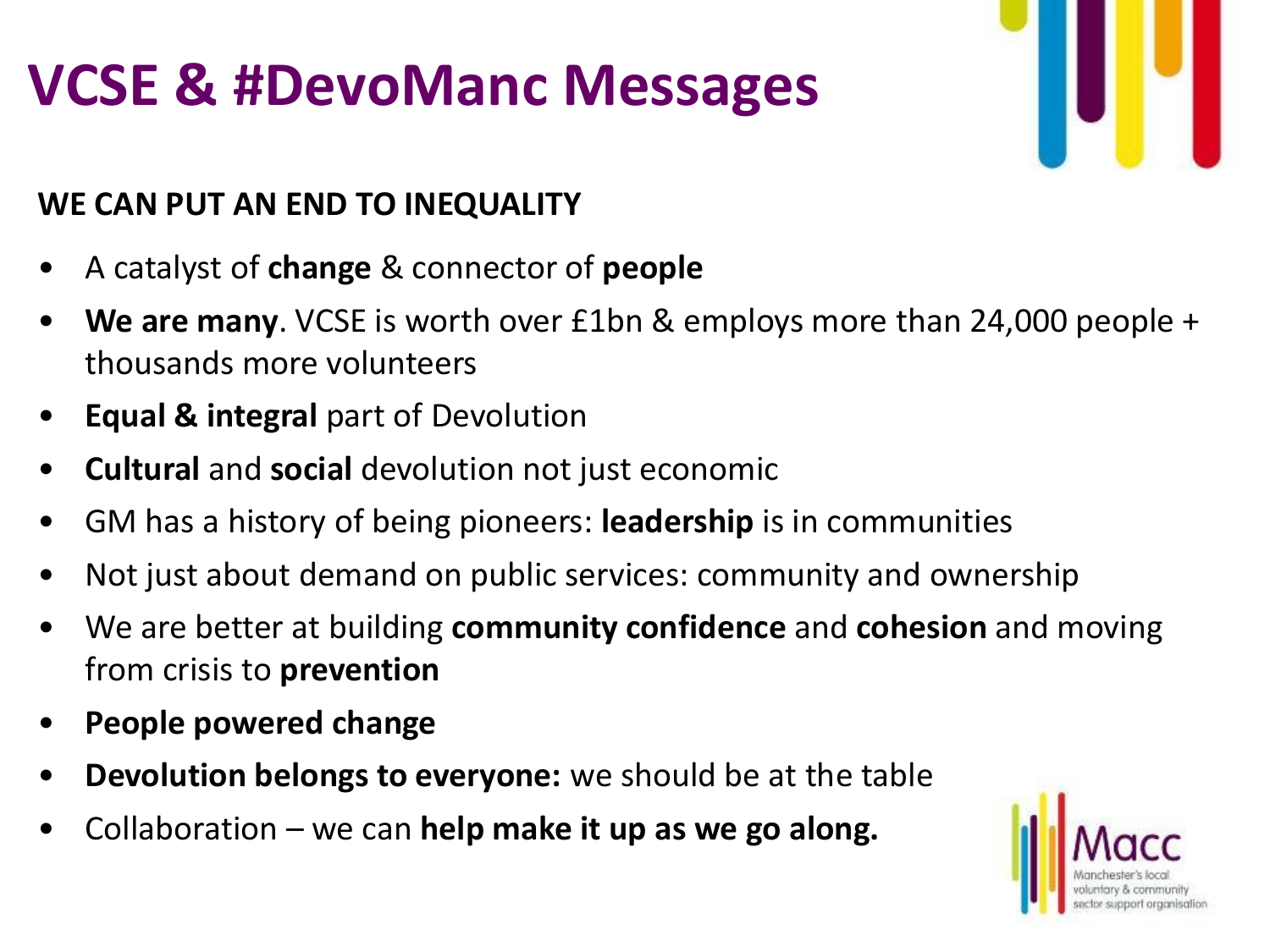### **GM Health & Social Care**

- Close the **health inequalities gap** within GM and between GM and the rest of the UK
- **Integrate** physical health, mental health and social care services
- Build on the **Healthier Together** programme (hospitals)
- Continue to shift the focus of care **closer to homes and communities** where possible
- Strengthen the focus on **wellbeing**, including a greater focus on **prevention and public health**
- Contribute to growth and connect people to growth: e.g. **helping people get in to and stay in work**
- Forge a partnership between the **NHS, social care, universities and science and knowledge industries** for the benefit of the population
- Make significant progress on closing the **financial gap**
- **STILL UNDER NHS & LOCAL AUTHORITY LAW / GUIDANCE**

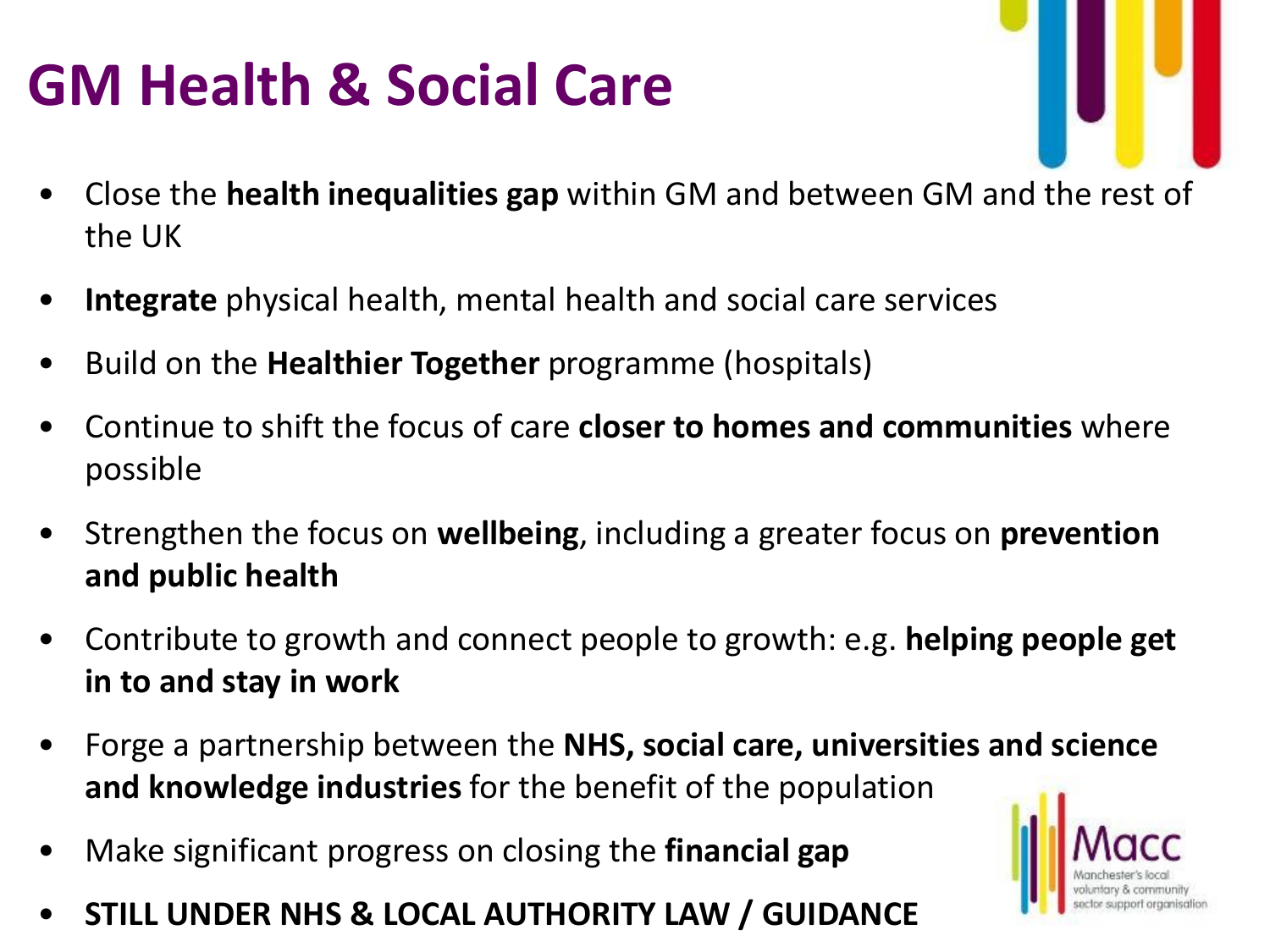### **GM Health & Social Care**



#### **By 2020 Greater Manchester aims to have:**

- **64,000** fewer people living with chronic conditions,
- **6,000** fewer people being diagnosed with cancer
- **10% fewer** visits to urgent care
- **18,000 'at risk' children** supported to live in stable, caring homes
- **700,000 people** with chronic conditions better supported to manage their health.

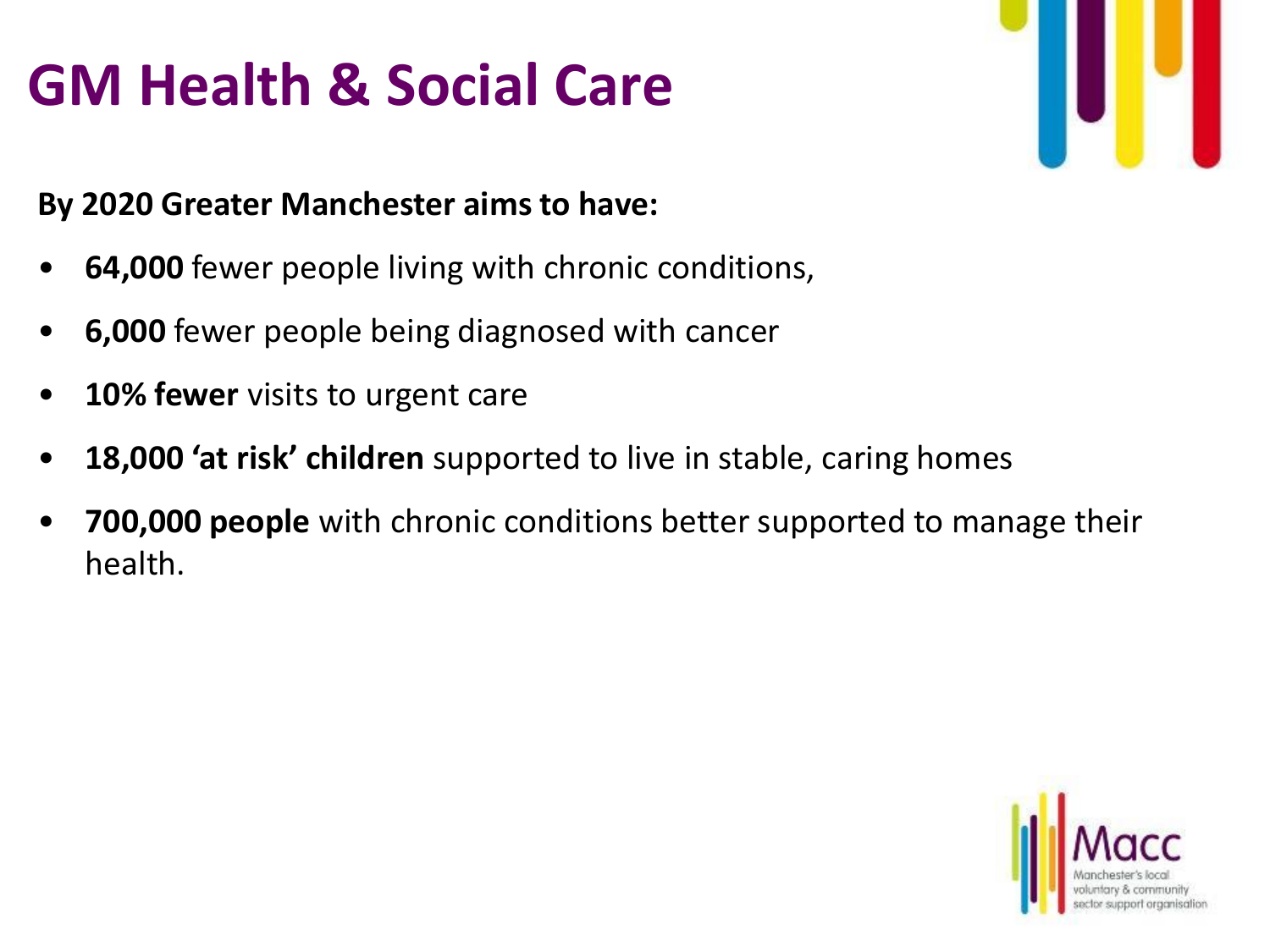### **GM Strategic Plan**

**RADICAL UPGRADE IN** POPULATION HEALTH **PREVENTION** set-manage, innovates the<br>model for prescribers and dubotos

#### **FRANSFORMING COMMUNITY BASED CARE** & SUPPORT

A new model of care closer to home that includes scalable evidence based models for integrated primary, acute. community, mental health and social care Key features will be targeted case management of the population most in need delivered by upskilled multidisciplinary teams, together with streamlined discharge planning in order to reduce the demand placed on acute hospitals

#### **STANDARDISING ACUTE HOSPITAL CARE** The creation of "single shared services" for acute hospital services and specialist services to deliver improvements in patient outcomes and productivity through the establishment of consistent and best practice. specifications that decrease variation in care and enabled by the standardisation of information management an technology.

**STANDARDISING CLINICAL SUPPORT AND BACK OFFICE SERVICES** The transformational delivery of clinical support and back office services at scale across GM, including the establishment of coordination centres to help navigate GM residents through our complex system to the right services.

#### **ENABLING BETTER CARE**

The creation of innovative organisation forms, new ways of commissioning, contracting and payment design and standardised information management and technology to incentivise ways of working across GM, so that our ambitious aims can be realised.

#### **GM Strategic Plan + 10 Locality Plans**

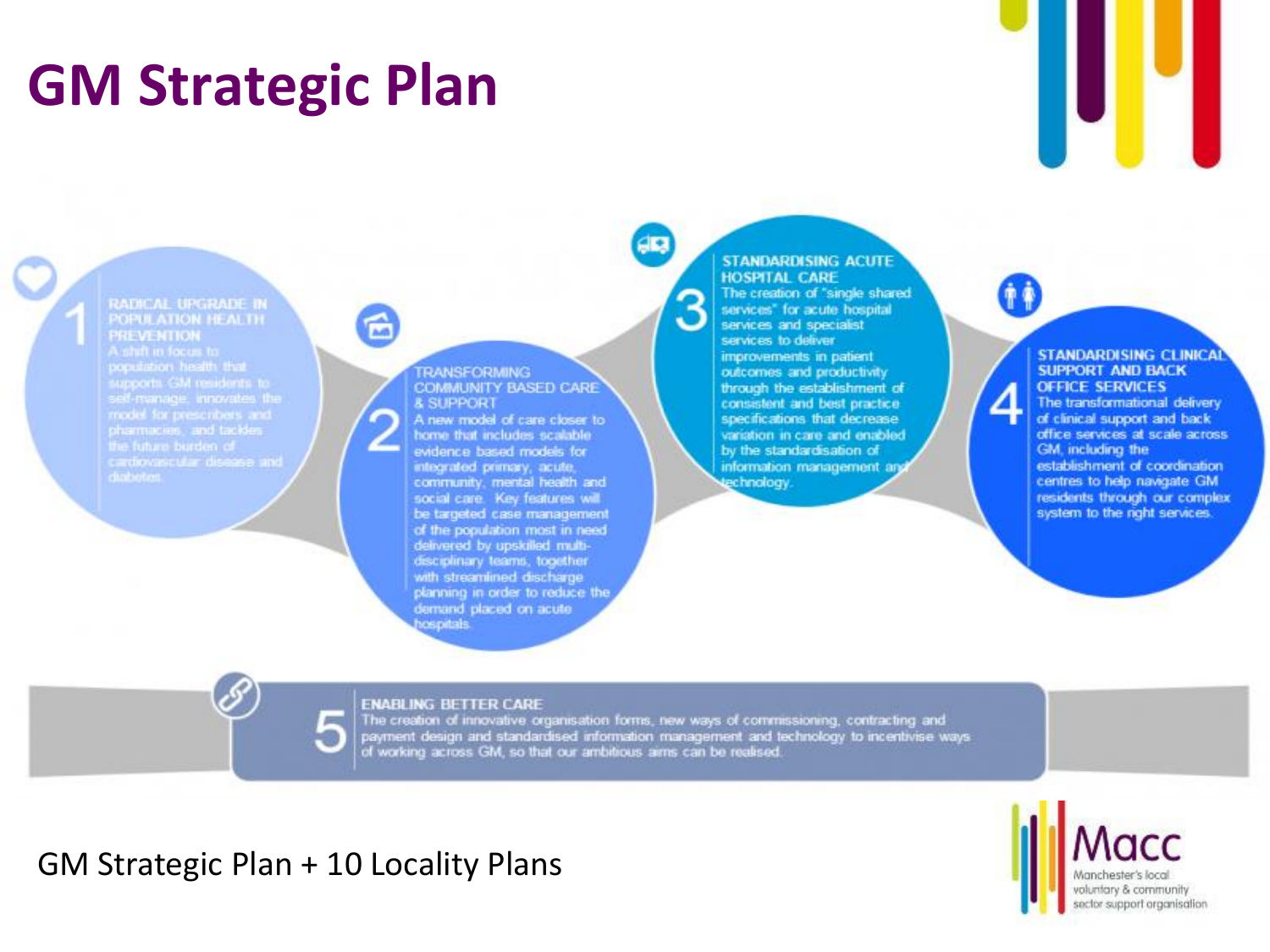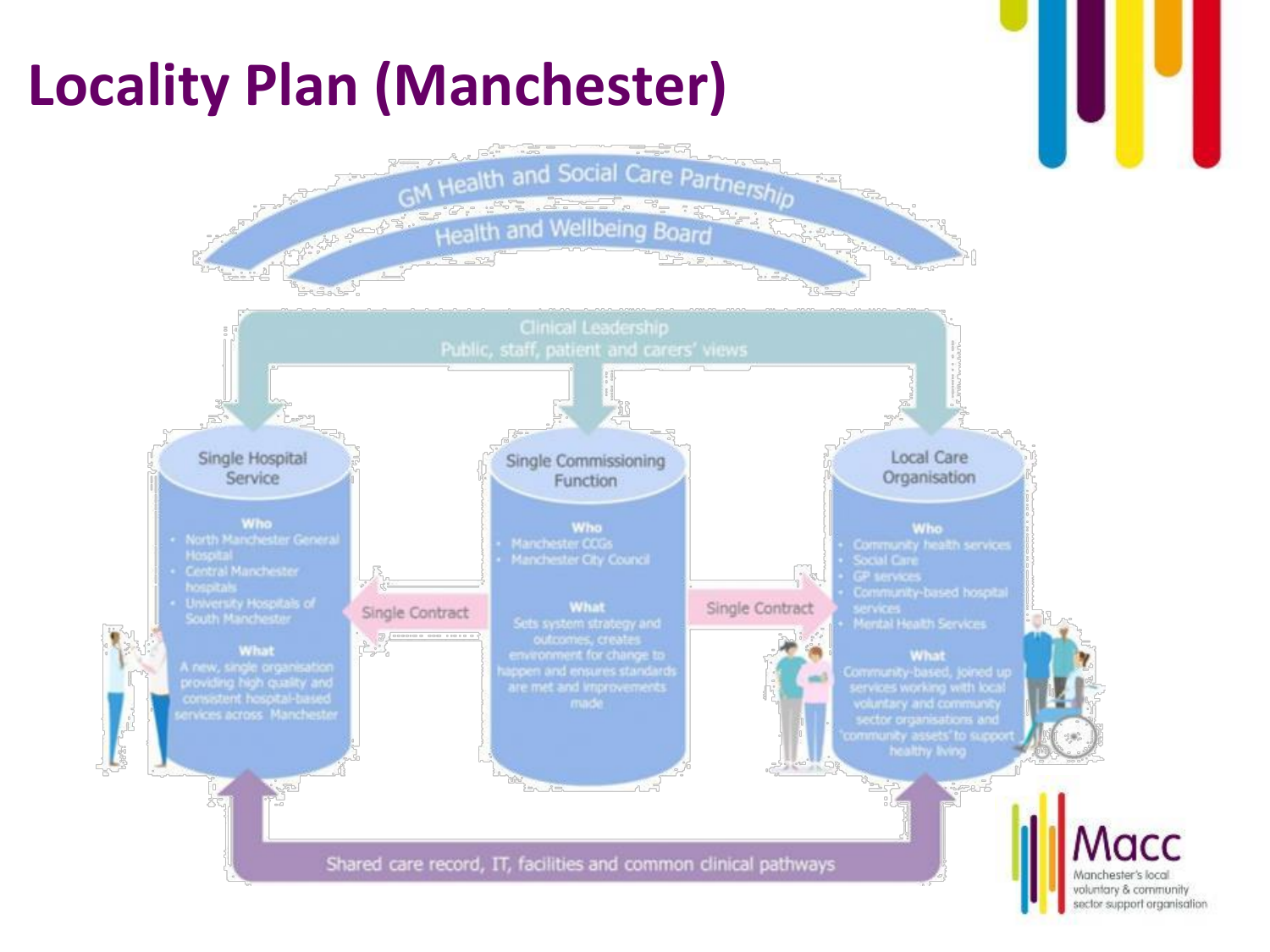# **VCSE & GM Health & Social Care Memorandum of Understanding**



#### **Being signed off in Feb 2017**

- Engagement and Communications: Dialogue with the VCSE sector using established channels Including the VCSE Reference Group and VCS Assembly
- Build a consistent approach to working together
- Value and use the expertise of the VCSE sector  $-e.g.$  in community engagement, co-design, equalities, services, etc.
- Identify the VCSE contribution to the Strategic Plan at GM and locality levels
- Pioneer the NHS England "VCSE Review" in GM
- A VCSE secondment into the GM team